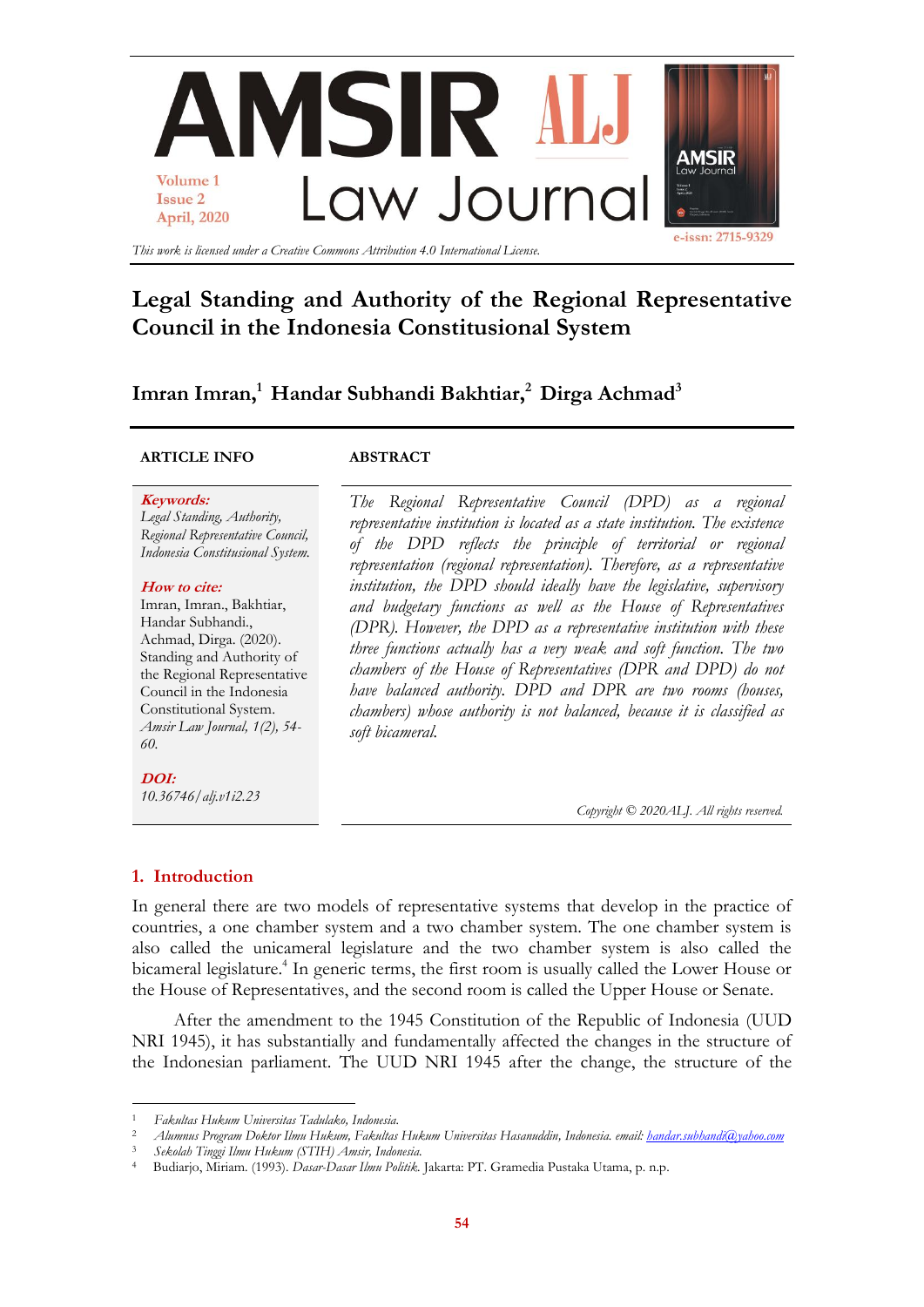Indonesian parliament consists of three institutions namely the People's Consultative Assembly (MPR), the House of Representatives (DPR), and the Regional Representative Council (DPD). The DPR is filled by political parties through general elections, while the DPD is filled by regional representatives through general elections. The MPR consists of DPR members and DPD members. This means that MPR members consist of political representatives and regional representatives elected through general elections.

The formation of the DPD was originally intended to reform the structure of the Indonesian parliament into two bicameral units consisting of the DPR and the DPD. <sup>5</sup> With this bicameral structure, it allows relative representation of all the people to be distributed on a broader social basis. <sup>6</sup> The DPR reflects the principle of political representation, while the DPD reflects the principle of territorial or regional representation.<sup>7</sup> The presence of political representation and regional representation is intended so that the voices (aspirations and interests) of the people through the DPR and regional votes through the DPD can be collectively accommodated in national level parliaments.

## **2. Method**

This study used an normative juridical approach, which is a method or procedure used to solve problems by first examining existing secondary data, the research was methods were used with prescriptive analytical.<sup>8</sup>

## **3. Existence of Regional Representative Council in Indonesia Representative Systems**

## **3.1. Standing, Function, Authority and Duties of the Regional Representative Council**

The Regional Representative Council is regulated in Chapter VII Third Amendment of the UUD NRI 1945, Article 22C paragraph (1) states that Members of the Regional Representative Council are elected from each province through general elections. It was determined that the members of the regional representatives from each province had the same number and the total number of members of the regional representatives was not more than one third of the members of the People's Representative Council. The Regional Representative Council meets at least once a year. The composition and position of the DPD is regulated by law.

The Regional Representative Council is regulated in Chapter VII Third Amendment of the UUD NRI 1945, Article 22C paragraph (1) states that Members of the Regional Representative Council are elected from each province through general elections. It was determined that the members of the regional representatives from each province had the same number and the total number of members of the Regional Representatives was not more than one third of the members of the People's Representative Council. The Regional Representative Council meets at least once a year. The composition and position of the DPD is regulated by law.

Third Amendment to the UUD NRI 1945, provisions of Article 22D paragraph (1), paragraph (2), and paragraph (3) state that:

**.** 

<sup>5</sup> Asshiddiqie, Jimly. (2005). *Sengketa Kewenangan Antarlembaga Negara.* Jakarta: Konstitusi Press, p. n.p.

<sup>6</sup> *Ibid.*

<sup>7</sup> *Ibid.*

<sup>8</sup> Soemitro, R.H. (1998). *Metodologi Penelitian Hukum.* Jakarta: Ghalia Indonesia, p. 10.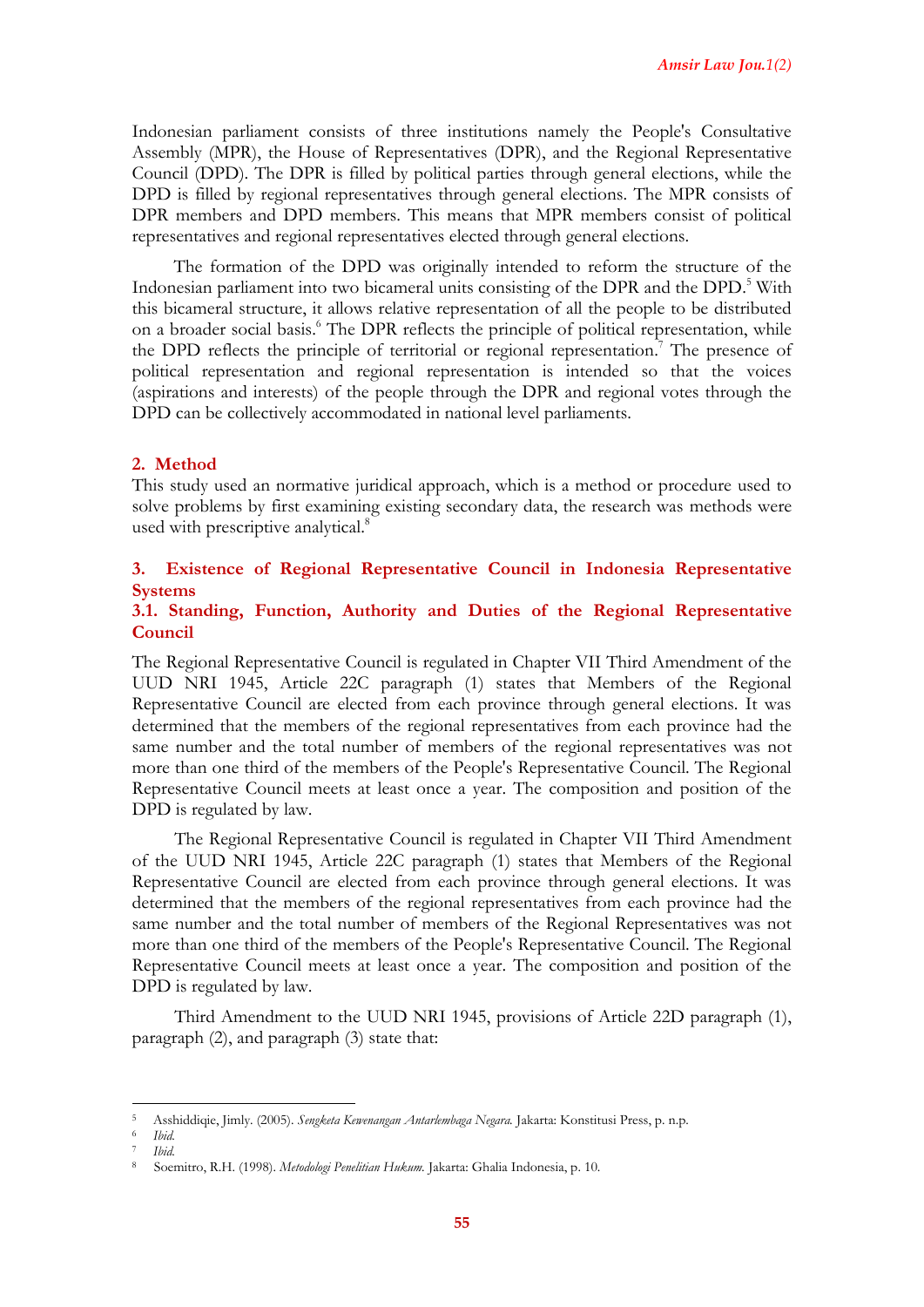- 1) The Regional Representative Council may submit to the House of Representatives a draft law relating to regional autonomy, central and regional relations of formation and expansion and merging of regions, management of natural resources and other economic resources, as well as those related to central financial balance and area.
- 2) The Regional Representative Council also discussed the draft law relating to regional autonomy; central and regional relations; regional formation, expansion and merging; management of natural resources and other economic resources, as well as central and regional financial balance; and giving consideration to the House of Representatives on the draft budget law for state income and expenditure and the draft law relating to tax, education and religion.
- 3) The Regional Representative Council can supervise the implementation of laws concerning: regional autonomy, formation, division and merging of regions, relations between the center and regions, management of natural resources and other economic resources, implementation of the state revenue and expenditure budget, taxes, education and religion as well as conveying the results of their supervision to the House of Representatives as a material for consideration to be followed up.

The Regional Representative Council (DPD) is a regional representative institution that is domiciled as a state institution. DPD has functions:

- 1) Submission of draft laws relating to regional autonomy, central and regional relations, formation and expansion and merging of regions, management of natural resources and other economic resources, as well as those relating to central and regional financial balance to the DPR;
- 2) Participate in the discussion of the draft law relating to regional autonomy, the relationship between the center and the regions, the formation, division and merging of regions, management of natural resources and other economic resources, and financial balance between central and regional governments;
- 3) Giving consideration to the DPR for a draft law on state revenue and expenditure budgets and a draft law relating to tax, education and religion; and
- 4) Supervision of the implementation of laws concerning regional autonomy, the formation, division and merger of regions, central and regional relations, management of natural resources and other economic resources, implementation of the state budget, taxes, education, and religion.

DPD has the authority and duties:

- 1) Submit draft laws relating to regional autonomy, central and regional relations, formation and expansion and merging of regions, management of natural resources and other economic resources, and relating to the balance of central and regional finances to the DPR;
- 2) Take part in discussing the draft law relating to the matter referred to in letter a;
- 3) Compile and submit a list of inventory issues of the draft law originating from the Parliament or the President relating to the matter referred to in letter a;
- 4) Give consideration to the DPR for the draft law on the state budget and the draft law relating to tax, education and religion;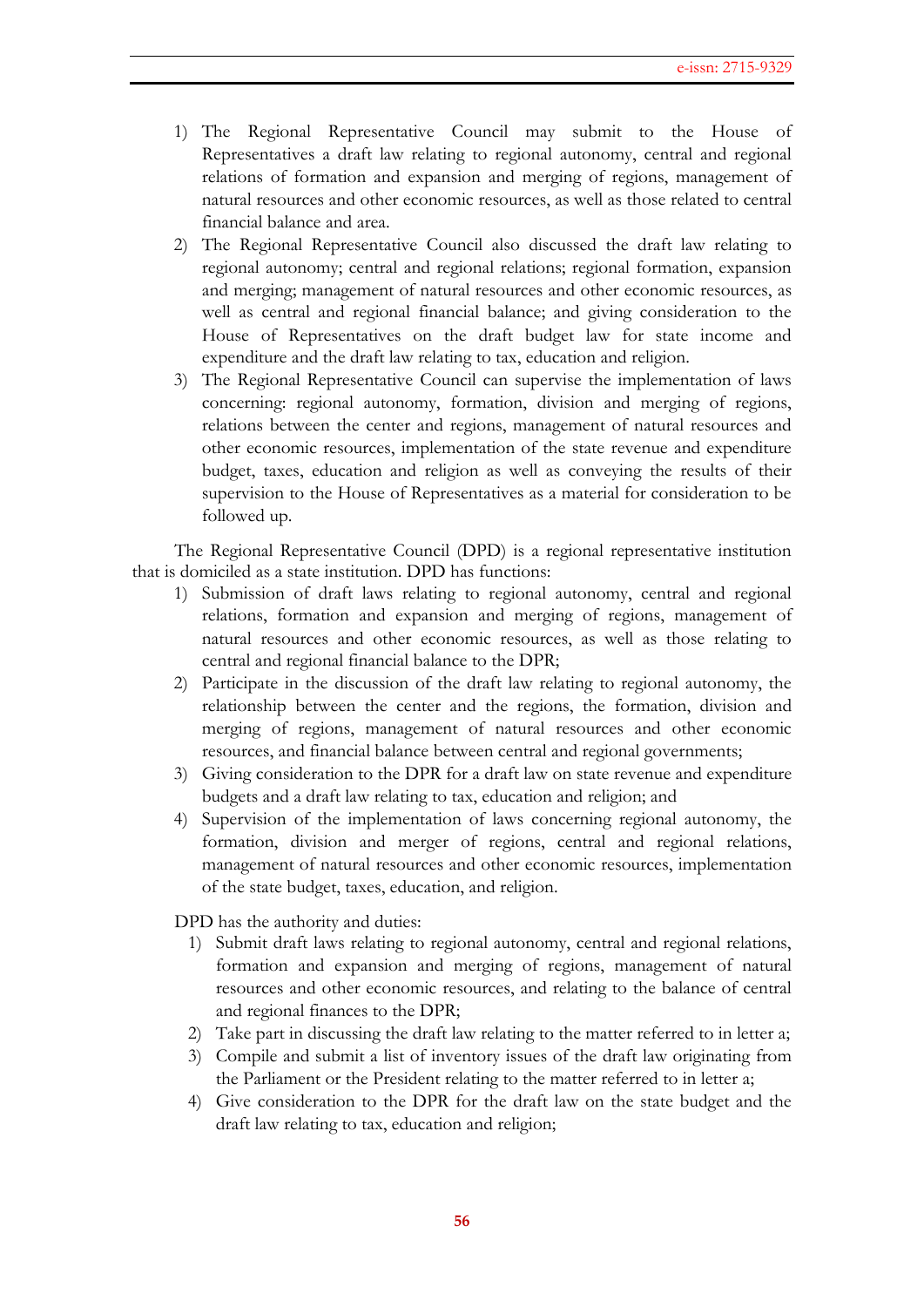- 5) Can supervise the implementation of laws concerning regional autonomy, the formation, expansion, and merging of regions, central and regional relations, management of natural resources, and other economic resources, implementation of the state budget, taxes, education, and religion;
- 6) Submit the results of supervision of the implementation of the law on regional autonomy, the formation, expansion and merger of regions, the relationship between the center and the regions, management of natural resources and other economic resources, implementation of the state budget, tax, education, and religion law to the DPR as consideration for follow-up;
- 7) Accepting the results of audits of state finances from the BPK as material for making consideration to the Parliament regarding the draft law relating to the State Budget;
- 8) Give consideration to the DPR in the selection of BPK members; and
- 9) Formulate national legislation programs relating to regional autonomy, central and regional relations, the formation and expansion and merging of regions, management of natural resources and other economic resources, as well as those related to central and regional financial balance.

The authority of the DPD established by the constitution along with the organic laws governing the DPD, in terms of the legislative function given to the DPD is very limited in that it can 'propose' draft laws relating to regional interests, and 'participate in discussion'. The 'consideration' and 'supervision functions' functions of the DPD are also very limited. The term 'can', participate 'denotes the authority of the DPD, is not a basic authority, but only a derivation of the authority of the DPR. According to Bagir Manan, this shows that the DPD is not a full legislative body.<sup>9</sup> The DPD does not have the authority up to the level of final decision making in the political process, the entire DPD authority only comes to the level of giving consideration. 10 The existence of the DPD is only as a complementary body of the DPR.<sup>11</sup>

The DPD can indeed submit a bill, but the bill proposed by the DPD does not appear to include the DPD's authority to participate in joint agreement with the DPR and the president, as referred to in Article 20 paragraph (2) of the UUD NRI 1945 which states that "Every Draft Bill is discussed by the House of Representatives The people and the president to get mutual agreement". On the basis of that provision, the DPD is not a medewetgever, although the constitution gives him the authority to participate in discussing a particular bill. <sup>12</sup> According to Jimly Asshidiqie in the field of legislation, the DPD's function is only as a co-legislator in addition to the DPR. The nature of its duties in the field of legislation only supports the auxiliary agency of the DPR's constitutional duties, so that the DPD can at most be called a co-legislator rather than a full legislator. <sup>13</sup> The legislative rights possessed by the DPD are so limited and highly dependent on the DPR.

In the context of supervision, the DPD can supervise the implementation of certain laws as well as deliver the results of that supervision to the DPR as material to be followed up (Article 22D paragraph (4) of the UUD NRI 1945). However, the constitution does not

 $\overline{a}$ <sup>9</sup> Manan, Bagir. (2004). *DPR, DPD, dan MPR Dalam UUD 1945 Baru.* Yogyakarta: FH UII Press, p. n.p.

<sup>10</sup> Susanti, Bivitri. (2005). Bukan Sekedar Lembaga Pemberi Pertimbangan: Peran DPD dalam Proses Legislasi. *Jurnal Konstitusi Indonesia,* 3 (1).

<sup>11</sup> Manan, Bagir. *Op.Cit.*

<sup>12</sup> Marzuki, M. Laica. (2006). *Berjalan-jalan di Ranah Hukum,* Jakarta: Setjen dan Kepaniteraan MK-RI.

<sup>13</sup> Asshiddiqie, Jimly. *Op.Cit.*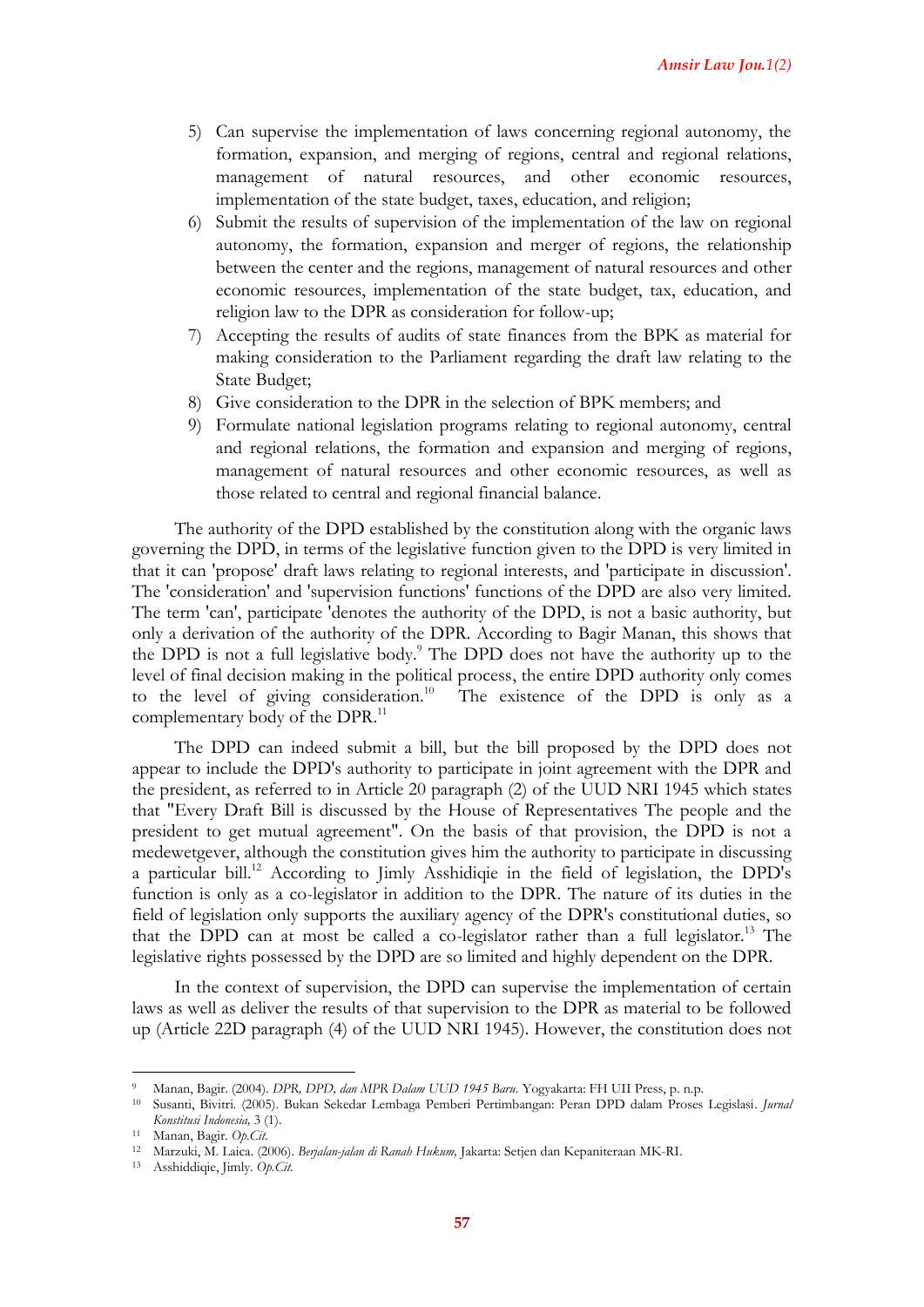specify that the results of supervision (findings) of the DPD must be followed up, unless the DPR can make the results of the supervision proposed by the DPD as consideration for follow-up. 14

Basically, the main function of the parliament is the oversight function and the legislative function. An additional function that is closely related to the two functions is the budget function. The instruments that can be used by parliaments in carrying out the oversight function of the running of government effectively are (a) budgetary rights, (b) interpellation rights, (c) inquiry rights, (d) resolution proposals, (e) confirmation rights or the right to vote for candidates certain officials. In addition to institutional rights, each individual member of parliament is also guaranteed the right to ask questions and submit proposals and other rights such as the right to immunity and protocolary rights. Specifically with regard to the legislative function, parliament also has rights such as (a) the right of initiative, and (b) the right of amendment.<sup>15</sup>

As a representative institution, the DPD should ideally have the legislative, supervisory and budgetary functions as well as the DPR. However, the DPD as one of the representative institutions with these three functions, only has a very weak and soft function. The two chambers of the House of Representatives (DPR and DPD) are not equipped with the same powerful authority. DPD and DPR are two rooms (houses, chambers) whose authority is not balanced, because it is classified as soft bicameral.<sup>16</sup>

With the very limited constitutional authority of the DPD, the presence of the DPD as a representative body that is a regional representation (territorial or regional), is difficult to maximize its role of aggregating and articulating regional aspirations and interests in the formulation of policies and regulations at the national level.

## **3.2. Strengthening the Authority of the DPD, Towards Effective Bicameral**

Fatmawati said that the structure of parliament according to the UUD NRI 1945, if analyzed based on the function of the parliament that is limited in terms of the formation of laws (legislation in the strict sense) with the focus of studies on the mechanism of interroom relations in the formation of laws, especially with regard to the mechanism of resolving differences between rooms in the formation of laws , it can be concluded that the Indonesian Parliament is a country that uses weak bicameralism because the authority of the DPR (first chamber) is very unequal to the DPD (second chamber) in the drafting of laws. 17

The legislative function between the DPR and DPD will not occur checks and balances, bearing in mind that the DPD does not have the authority to delay, let alone the authority to reject the proposed bill by the DPR and the Government. Whereas the basic idea of a representative institution consists of 2 (two) chambers so that there is a mutual inspection mechanism between the chamber using the privilege of refusing legal products from other chambers.<sup>18</sup> The absence of a double check causes DPD to not be able to double check the DPR, especially on the draft bill and the supervision of the implementation of the draft bill which is oriented towards regional interests.

 $\overline{a}$ 

<sup>14</sup> Marzuki, M. Laica. *Op.Cit.*

<sup>15</sup> Asshiddiqie, Jimly. (2006). *Perkembangan dan Konsolidasi Lembaga Negara Pasca Reformasi,* Jakarta: Konstitusi, p. n.p.

<sup>16</sup> Asshiddiqie, Jimly. (2005). *Op.Cit.*

<sup>17</sup> Fatmawati. (2010). *Struktur dan Fungsi Legislasi Parlemen dengan Sistem Multikameral: Studi Perbandingan antara Indonesia dan Berbagai Negara.* Jakarta: UI Press, p. n.p.

<sup>18</sup> Fatmawati. *Op.Cit.*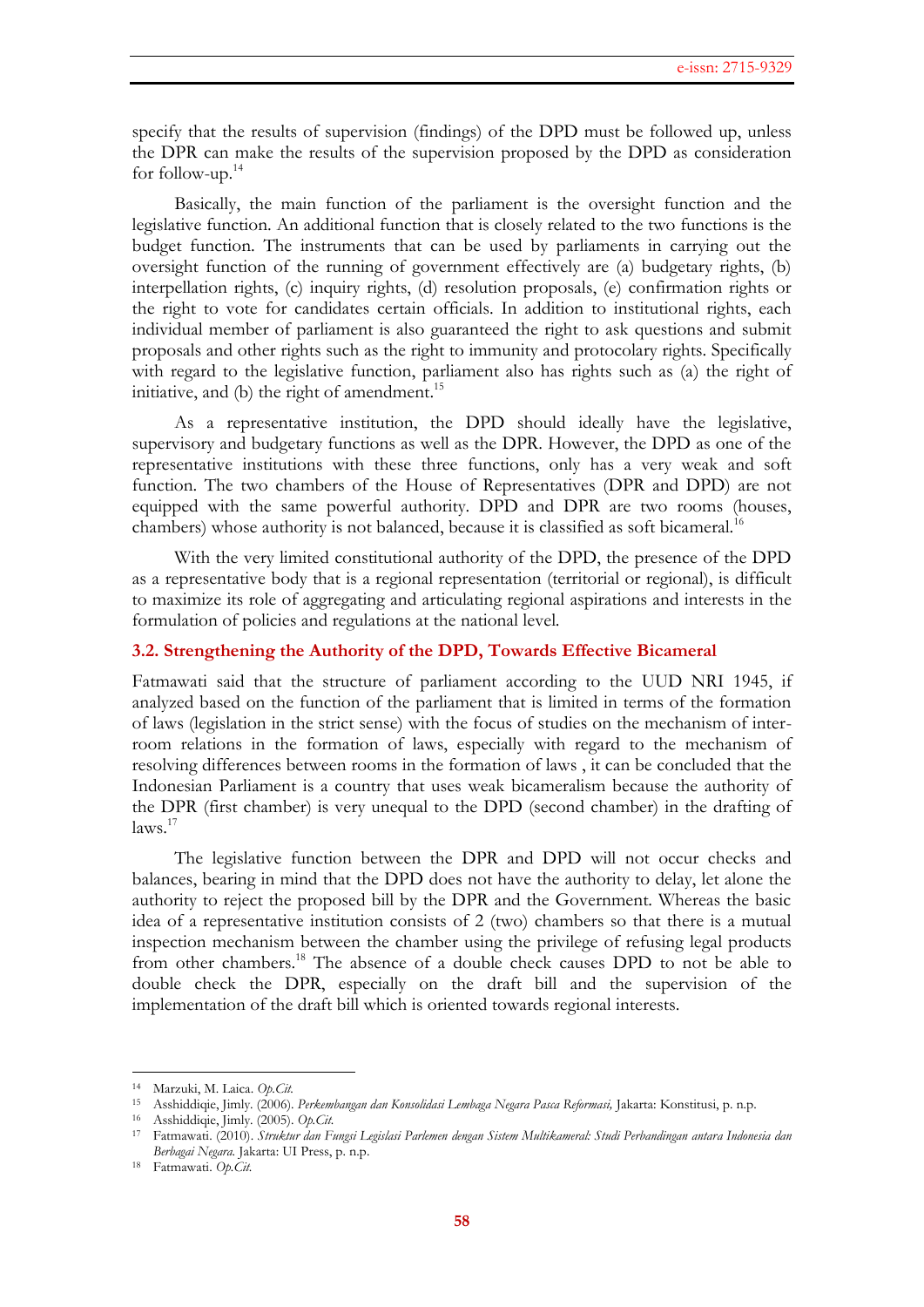Given the basic idea of the formation of the DPD aims to increase the degree of representation (degree of representativeness) of the region. The presence of the DPD as a second chamber in parliament, is very important and strategic in the development of the Indonesian constitutional system, in order to realize the principle of mutual oversight and balance (checks and balances).

As a balancing body for the DPR and the President. The presence of the DPD is expected to oversee the implementation of regional autonomy and be able to bridge the interests of the center and the regions, as well as to fight for the prosperity of the region which is just and equal.

Along with the idea of the Fifth Amendment to the 1945 Constitution of the Republic of Indonesia which was driven by the DPD with one of its basic ideas to strengthen the two-room model in the structure of the representative body. With a bicameral system, a checks and balances mechanism will be formed between the two legislatures. Conceptual ideas about effective bicameral formation can only be carried out with changes to the 1945 Constitution of the Republic of Indonesia. According to Jimly Asshidiqie in the future, the constitutional position of the People's Consultative Assembly underwent a very fundamental change. The MPR is a legislative body consisting of two parliamentary chambers, namely the DPR and DPD. In other words, the MPR as a joint trial forum between the DPR and DPD.

## **4. Conclusion**

The presence of the DPD as a new institution in the Indonesian parliamentary structure is an idea to strengthen the function of checks and balances. The bicameral system will be effective if one of the chambers in parliament acts as a revising chamber for decisions taken by other chambers. However, the implementation turned out to be the dominance of the DPR in legislative power which actually weakened the function of the DPD. The legislative function between the DPR and DPD will not occur checks and balances, bearing in mind that the DPD does not have the authority to postpone, let alone the authority to reject the proposed bill by the DPR and the Government. The absence of checks and balances results in the DPD not being able to double check the DPR, especially for bills that are oriented towards regional interests.

## **Acknowledgments**

I thank the editorial team of Amsir Law Jurnal for publishing my writing in volume 1 (2), April 2020.

## **References**

*Books with an author:*

Asshiddiqie, Jimly. (2005). *Sengketa Kewenangan Antarlembaga Negara.* Jakarta: Konstitusi Press.

\_\_\_\_\_\_\_\_\_\_\_\_\_\_\_. (2006). *Perkembangan dan Konsolidasi Lembaga Negara Pasca Reformasi,*  Jakarta: Konstitusi.

Budiarjo, Miriam. (1993). *Dasar-Dasar Ilmu Politik.* Jakarta: PT. Gramedia Pustaka Utama.

Fatmawati. (2010). *Struktur dan Fungsi Legislasi Parlemen dengan Sistem Multikameral: Studi Perbandingan antara Indonesia dan Berbagai Negara.* Jakarta: UI Press.